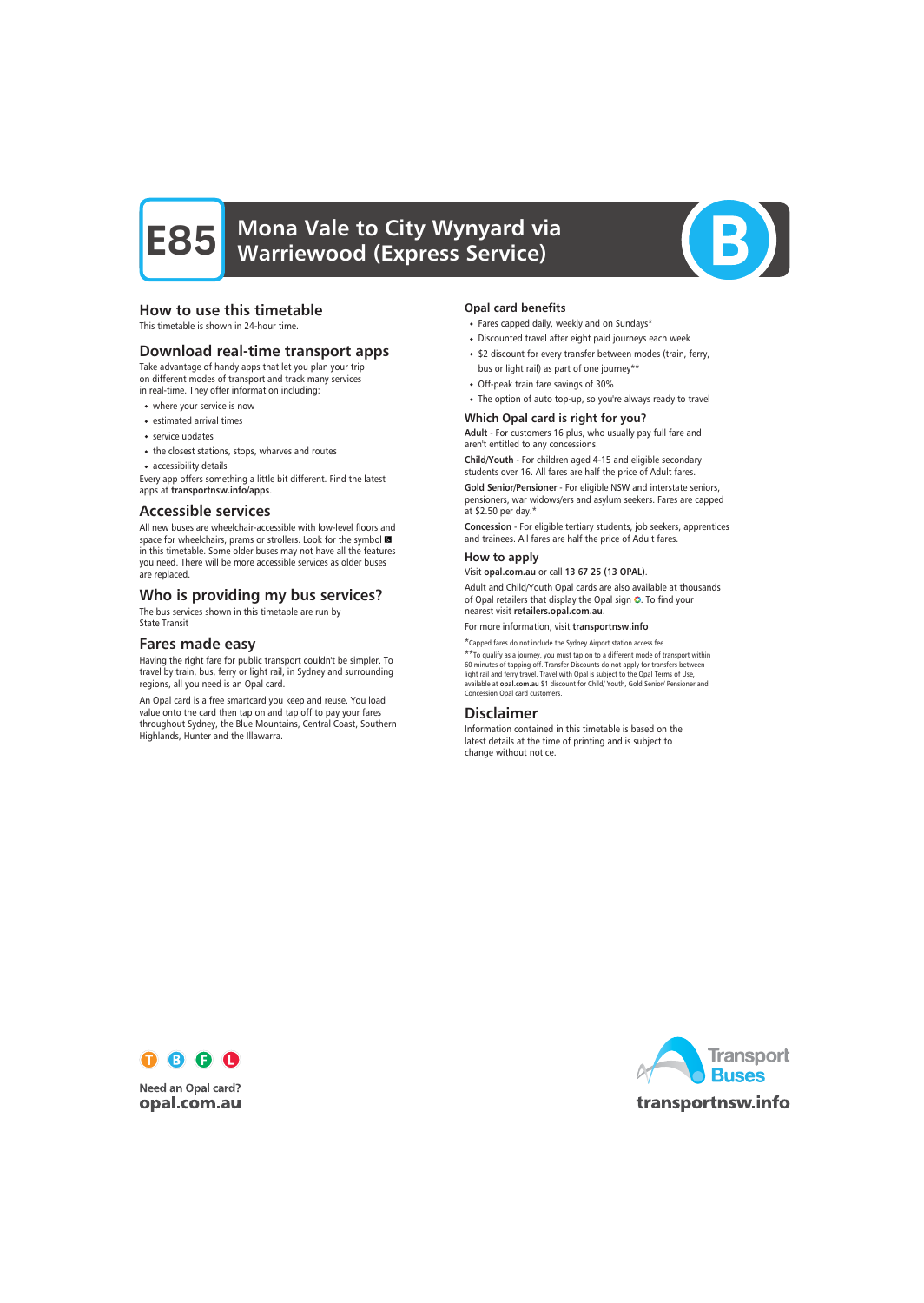

# Valid from: 26 Nov 2017<br>Note: Information is correct on date: 20 Oct 2017

# NOTE: Information is correct on date of download.

| <b>Monday to Friday</b>                    |                             |                                                                                 |       |             |                                     |             |       |                               |             |       |             |
|--------------------------------------------|-----------------------------|---------------------------------------------------------------------------------|-------|-------------|-------------------------------------|-------------|-------|-------------------------------|-------------|-------|-------------|
| Wynyard Station, Carrington St, Sydney     |                             | D15:32 D16:02 D16:22 D16:37 D16:52 D17:07 D17:17 D17:37 D17:52 D18:07 D18:22 [  |       |             |                                     |             |       |                               |             |       |             |
| Military Rd opp Wycombe Rd, Neutral Bay    |                             | D15:42 D16:12 D16:32 D16:47 D17:05 D17:20 D17:32 D17:52 D18:04 D18:19 D18:33 D1 |       |             |                                     |             |       |                               |             |       |             |
| Warringah Mall, Pittwater Rd, Brookvale    | 16:01                       | 16:30                                                                           |       |             | 16:50 17:05 17:23 17:38 17:50 18:10 |             |       |                               | 18:22 18:37 |       | 18.51       |
| Pittwater Rd before St Davids Ave, Dee Why | 16:09                       | 16:38                                                                           | 16:58 | 17:13       |                                     |             |       | 17:31 17:46 17:58 18:17       | 18:29       | 18:44 | 18:58       |
| Pittwater Rd after Collaroy St, Collaroy   | 16:16                       | 16.45                                                                           | 17:05 | 17:20       |                                     |             |       | 17:38 17:53 18:05 18:24 18:36 |             | 18:51 | 19:05       |
| Berry Reserve, Pittwater Rd, Narrabeen     | 16:21                       | 16:50                                                                           | 17:10 | 17:25       |                                     | 17:43 17:58 | 18:10 | 18:29                         | 18:41       | 18:56 | 19:10       |
| Garden St near Macpherson St, Warriewood   | 16:30                       | 16:59                                                                           | 17:19 | 17:34       |                                     | 17:52 18:06 | 18:18 | 18:37                         | 18:49       | 19:04 | 19:18       |
| Mona Vale Rd near Bungan St, Mona Vale     | 16:38                       | 17:07                                                                           | 17:27 |             | 17:42 18:00 18:14 18:26 18:45       |             |       |                               | 18:57       |       | 19:11 19:25 |
| <b>Monday to Friday</b>                    |                             |                                                                                 |       |             |                                     |             |       |                               |             |       |             |
| Wynyard Station, Carrington St, Sydney     |                             |                                                                                 |       |             |                                     |             |       |                               |             |       |             |
|                                            | D18:37 D18:52 D19:10 D19:32 |                                                                                 |       |             |                                     |             |       |                               |             |       |             |
| Military Rd opp Wycombe Rd, Neutral Bay    |                             | D18:47 D19:02 D19:20 D19:41                                                     |       |             |                                     |             |       |                               |             |       |             |
| Warringah Mall, Pittwater Rd, Brookvale    |                             | 19:05 19:20 19:37 19:56                                                         |       |             |                                     |             |       |                               |             |       |             |
| Pittwater Rd before St Davids Ave, Dee Why | 19:12                       | 19:27                                                                           | 19:43 | 20:02       |                                     |             |       |                               |             |       |             |
| Pittwater Rd after Collaroy St, Collaroy   | 19:19                       | 19:34                                                                           | 19:50 | 20:09       |                                     |             |       |                               |             |       |             |
| Berry Reserve, Pittwater Rd, Narrabeen     | 19:24                       | 19:39                                                                           | 19:55 | 20:14       |                                     |             |       |                               |             |       |             |
| Garden St near Macpherson St, Warriewood   |                             | $19:32$ $19:47$                                                                 |       | 20:03 20:22 |                                     |             |       |                               |             |       |             |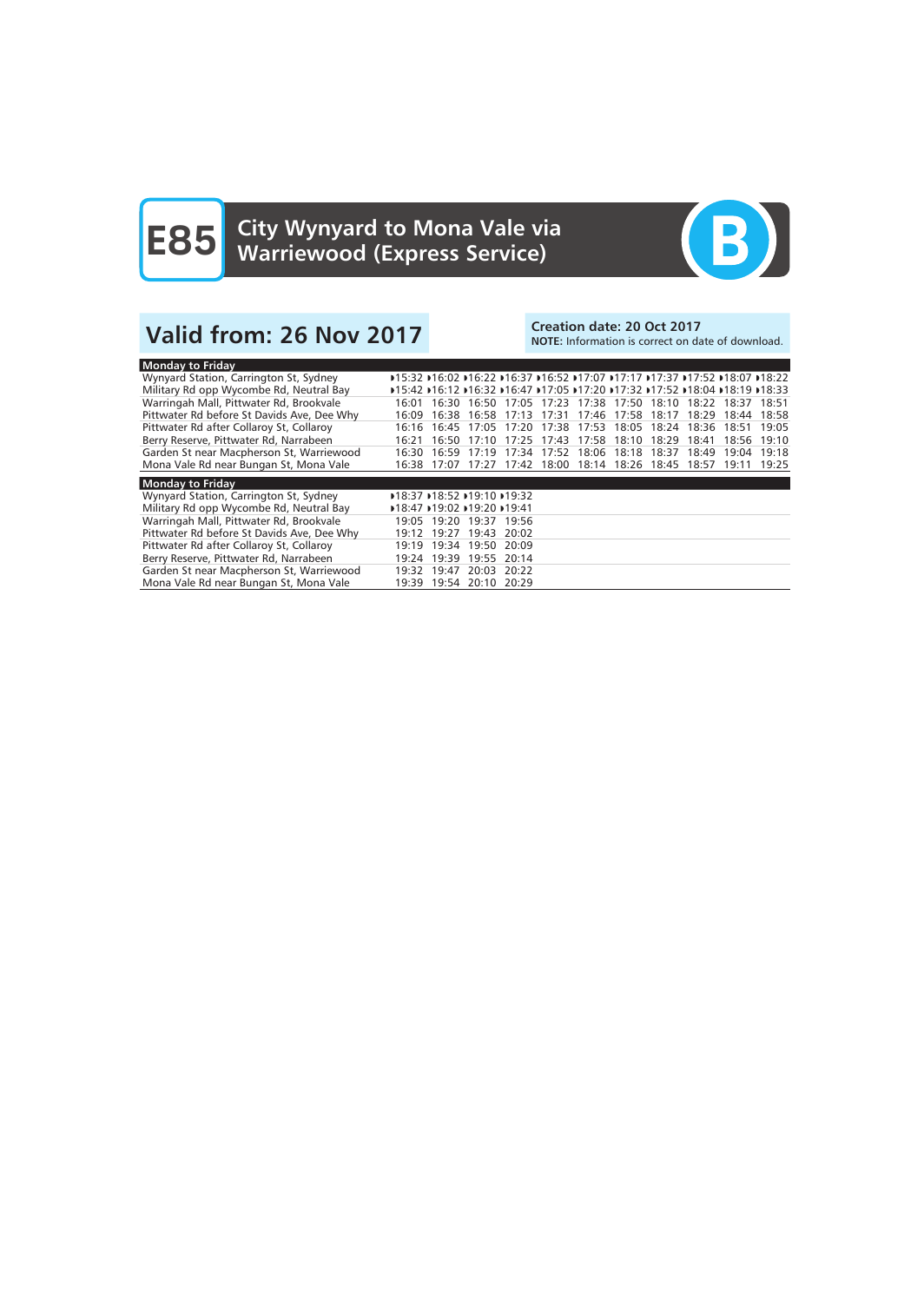# **E85** Mona Vale to City Wynyard via Warriewood (Express Service)



| <b>Monday to Friday</b>                                                                                              |       |                                                                   |   |                         |   |              |                |   |              |                                                             |   |
|----------------------------------------------------------------------------------------------------------------------|-------|-------------------------------------------------------------------|---|-------------------------|---|--------------|----------------|---|--------------|-------------------------------------------------------------|---|
| <b>Service Information</b>                                                                                           | A     | A                                                                 | A | A                       | A | $\mathsf{A}$ | $\overline{A}$ | A | $\mathsf{A}$ | A                                                           | A |
| Mona Vale Rd near Bungan St, Mona Vale                                                                               |       | 05:35 05:55 06:11 06:26 06:42 06:57 07:12 07:27 07:42 07:57 08:27 |   |                         |   |              |                |   |              |                                                             |   |
| Macpherson St before Garden St, Warriewood                                                                           | 05:41 |                                                                   |   |                         |   |              |                |   |              | 06:01 06:17 06:32 06:48 07:03 07:18 07:33 07:48 08:03 08:33 |   |
| Narrabeen B-Line, Pittwater Rd, Narrabeen                                                                            |       | 05:51 06:13 06:29 06:44 07:00 07:15 07:30 07:45 08:00 08:15 08:45 |   |                         |   |              |                |   |              |                                                             |   |
| Pittwater Rd opp Collaroy St, Collaroy                                                                               |       | 05:56 06:19 06:35 06:50 07:06 07:21 07:36 07:51 08:06 08:21 08:51 |   |                         |   |              |                |   |              |                                                             |   |
| B-line Dee Why, Pittwater Rd, Dee Why                                                                                |       | 06:04 06:27 06:43 06:58 07:15 07:30 07:45 08:00 08:15 08:30 09:00 |   |                         |   |              |                |   |              |                                                             |   |
| Warringah Mall, Pittwater Rd, Stand B, Brookvale 06:10 06:33 06:49 07:04 07:23 07:38 07:53 08:09 08:24 08:39 09:08   |       |                                                                   |   |                         |   |              |                |   |              |                                                             |   |
| Neutral Bay B-Line Stop, Military Rd (place holder 06:24 06:51 07:07 07:26 07:47 08:02 08:16 08:32 08:47 09:02 09:30 |       |                                                                   |   |                         |   |              |                |   |              |                                                             |   |
| for new B-line stop), Neutral Bay                                                                                    |       |                                                                   |   |                         |   |              |                |   |              |                                                             |   |
| <b>Wynyard Station</b>                                                                                               | 06:31 | 06:58                                                             |   | 07:14 07:35 07:56 08:11 |   |              | 08:27          |   |              | 08:43 08:58 09:13 09:41                                     |   |